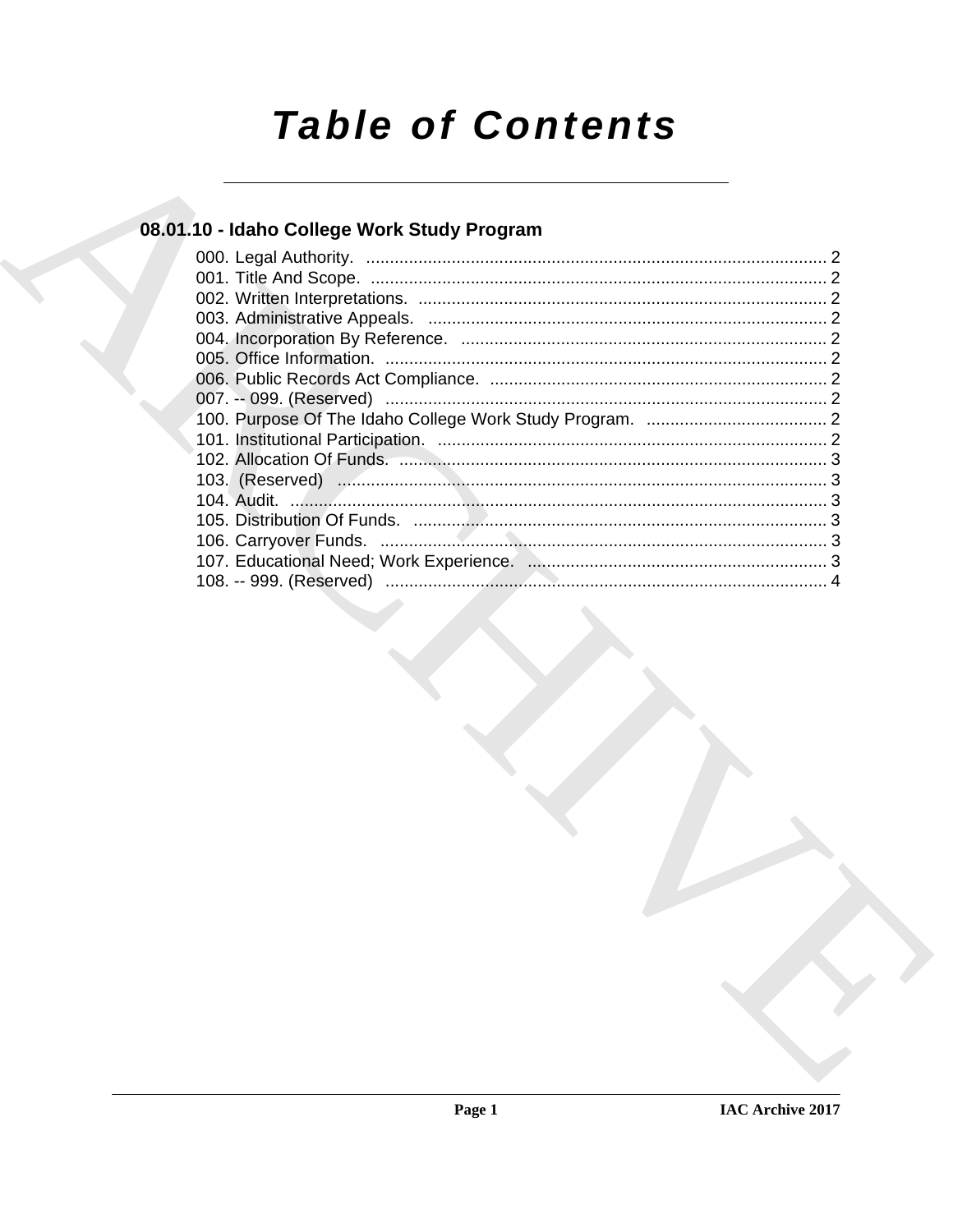#### **IDAPA 08 TITLE 01 CHAPTER 10**

#### **08.01.10 - IDAHO COLLEGE WORK STUDY PROGRAM**

#### <span id="page-1-1"></span><span id="page-1-0"></span>**000. LEGAL AUTHORITY.**

The following rules are made under authority of Sections 33-105, 33-107, and 33-4402, Idaho Code, to implement the provisions of Chapter 44, Title 33, Idaho Code. (4-4-13)

#### <span id="page-1-2"></span>**001. TITLE AND SCOPE.**

**01. Title**. This rule shall be cited as IDAPA 08.01.10, "Idaho College Work Study Program." (4-4-13)

**02.** Scope. This rule establishes the administrative procedures necessary to implement a student and educational aid program as called for by Chapter 44, Title 33, Idaho Code.  $(4-4-13)$ financial and educational aid program as called for by Chapter 44, Title 33, Idaho Code.

#### <span id="page-1-3"></span>**002. WRITTEN INTERPRETATIONS.**

There are no written interpretations of this rule. (4-4-13)

#### <span id="page-1-4"></span>**003. ADMINISTRATIVE APPEALS.**

**CHAPTER 10**<br> **CHALA ALTHORITY:**<br> **CHALA ALTHORITY:**<br> **CHALA ALTHORITY:**<br> **CHALA ARTHORITY:**<br> **CHALA ARTHORITY:**<br> **CHALA ARTHORITY:**<br> **CHALA ARTHORITY:**<br> **CHALA ARTHORITY:**<br> **CHALA ARTHORITY:**<br> **CHALA ARTHORITY:**<br> **CHALA** Unless otherwise provided for in the Rules of the State Board of Education or in the State Board of Education Governing Policies and Procedures, all administrative hearings and appeals allowed by law shall be governed according to the provisions of the Idaho Administrative Procedure Act, Chapter 52, Title 67, Idaho Code, and IDAPA 04.11.01, "Idaho Rules of Administrative Procedure of the Attorney General." (4-4-13)

#### <span id="page-1-5"></span>**004. INCORPORATION BY REFERENCE.**

There are no documents incorporated by reference. (4-4-13)

#### <span id="page-1-6"></span>**005. OFFICE INFORMATION.**

**01. Office Hours**. The offices of the Board are open from 8 a.m. to 5 p.m., except Saturday, Sunday (4-4-13) and legal holidays.

**02. Mailing Address**. The mailing address of the Board is P.O. Box 83720, Boise, Idaho 83720-0037.

| 03. | <b>Street Address.</b> The offices of the Board are located at 650 W. State Street, Boise, Idaho. (4-4-13) |  |  |  |  |  |  |
|-----|------------------------------------------------------------------------------------------------------------|--|--|--|--|--|--|
|-----|------------------------------------------------------------------------------------------------------------|--|--|--|--|--|--|

- **04. Telephone**. The telephone number of the Board is (208) 334-2270. (4-4-13)
- **05. Facsimile**. The facsimile number of the Board is (208) 334-2632. (4-4-13)

**06. Electronic Address**. The electronic address of the Board of Education at ardofed.idaho.gov. (4-4-13) www.boardofed.idaho.gov.

#### <span id="page-1-7"></span>**006. PUBLIC RECORDS ACT COMPLIANCE.**

This rule is subject to the provisions of the Public Records Act, Title 74, Chapter 1, Idaho Code. (4-4-13)

#### <span id="page-1-8"></span>**007. -- 099. (RESERVED)**

#### <span id="page-1-12"></span><span id="page-1-9"></span>**100. PURPOSE OF THE IDAHO COLLEGE WORK STUDY PROGRAM.**

The purpose of this program is to establish the administrative procedures necessary to implement a student financial and educational aid program as called for by Chapter 44, Title 33, Idaho Code. (7-1-93) and educational aid program as called for by Chapter 44, Title 33, Idaho Code.

#### <span id="page-1-11"></span><span id="page-1-10"></span>**101. INSTITUTIONAL PARTICIPATION.**

Eligible postsecondary institutions are defined by statute. In order to participate in the program during a specific fiscal year, eligible institutions shall: (7-1-93)

#### **Section 000 Page 2**

 $(4-4-13)$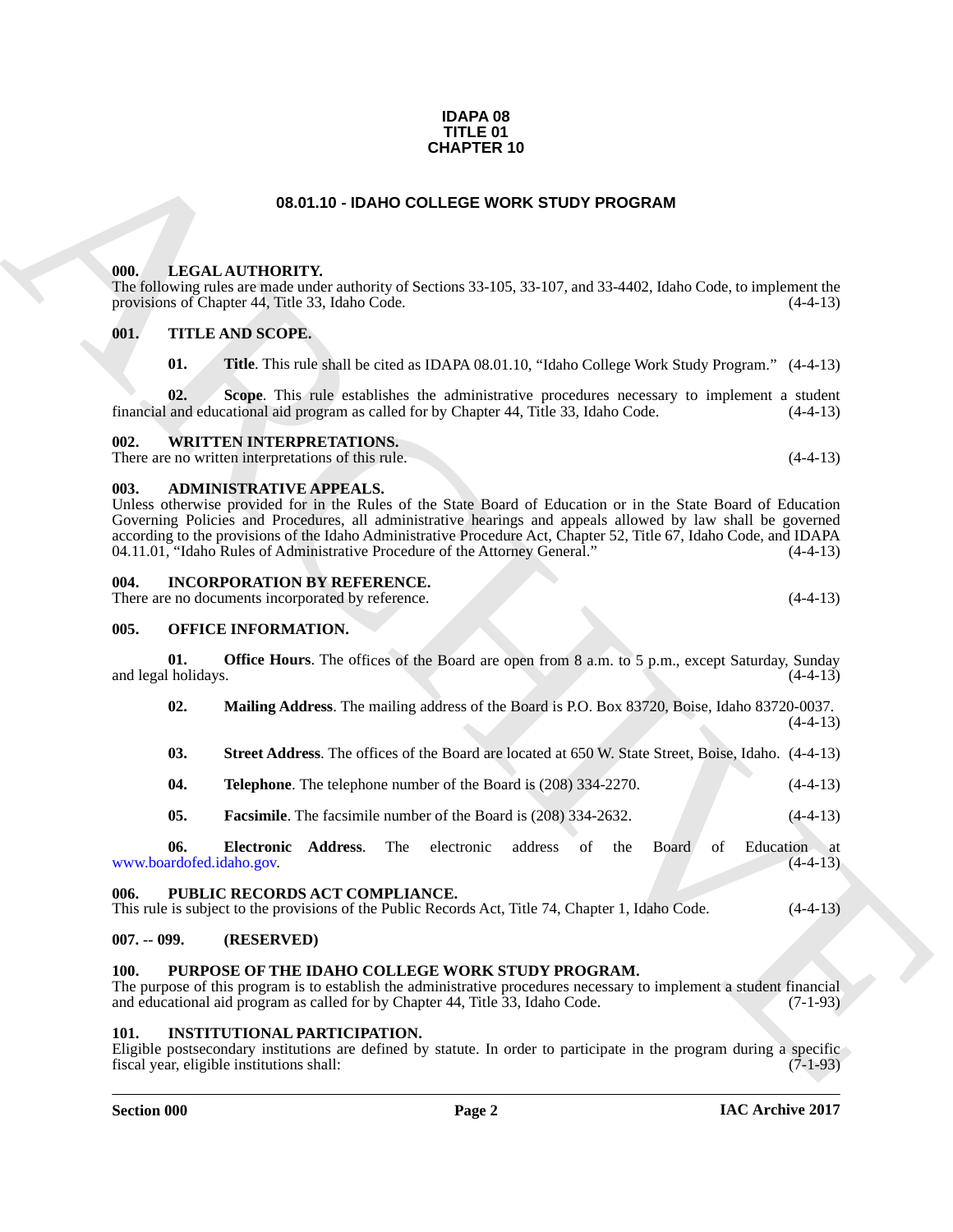<span id="page-2-12"></span>**01. Annual Application**. Submit to the Office of the State Board of Education an annual application ore the November 1 preceding the beginning of the fiscal year. (7-1-93) on or before the November 1 preceding the beginning of the fiscal year.

<span id="page-2-14"></span>**02. Enrollment Form**. Submit to the Office of the State Board of Education a properly completed and accurate Student Enrollment Form (PSR-1) for the fall semester prior to the previous fiscal year. The required PSR-1 shall be submitted each February as directed by the Office of the State Board of Education.

<span id="page-2-13"></span>**03. Educational Need**. Eligible postsecondary institutions participating in the educational need, work experience portion of the work study program shall submit to the Office of the State Board of Education, on or before August 1 preceding the beginning of the academic year, requirements for determining educational need, in accordance with Section 33-4405, Idaho Code, and Section 8 of this chapter. (7-1-93)

### <span id="page-2-6"></span><span id="page-2-0"></span>**102. ALLOCATION OF FUNDS.**

Funds appropriated to the Office of the State Board of Education for the Idaho College Work Study Program shall be allocated to participating institutions based on enrollment data submitted by each institution on the Student Enrollment Form (PSR-1) for the fall semester prior to the previous fiscal year of participation. The allocation shall be based on the appropriation for that fiscal year multiplied by an enrollment factor. The enrollment factor shall be calculated by dividing the headcount of resident degree-seeking students at the participating institutions by the total headcount of resident degree-seeking students for all participating institutions. (4-4-13)

#### <span id="page-2-1"></span>**103. (RESERVED)**

#### <span id="page-2-7"></span><span id="page-2-2"></span>**104. AUDIT.**

Participating institutions shall agree in advance to submit to regular, periodic audits by the legislative auditor and the internal auditor of the Office of the State Board of Education to ensure compliance with the statutes, rules, and policies governing the Idaho College Work Study Program, including provision of accurate enrollment information.  $(7-1-93)$ 

#### <span id="page-2-9"></span><span id="page-2-3"></span>**105. DISTRIBUTION OF FUNDS.**

Funds allocated to participating institutions for a specific fiscal year by the Office of the State Board of Education shall be distributed to the institution during the fall term for the academic year. (4-4-13)

#### <span id="page-2-8"></span><span id="page-2-4"></span>**106. CARRYOVER FUNDS.**

Participating institutions may carry over up to ten percent (10%) of the work study program funds received in one fiscal year to the next fiscal year, provided however, that any carryover funds shall be used exclusively in the work study program. Any unexpended funds in excess of the ten percent (10%) provided herein shall be returned to and redistributed by the Office of the State Board of Education. (4-4-13)

### <span id="page-2-5"></span>**107. EDUCATIONAL NEED; WORK EXPERIENCE.**

<span id="page-2-11"></span>**01. Purpose**. The purpose of the educational need portion of the work study program is to enable students, without regard to financial need, to gain valuable work and career work experience related to their field of study.  $(7-1-93)$ 

<span id="page-2-10"></span>**02. Determination of Educational Need**. Requirements for determining educational need shall be formulated by each participating institution, subject to review by the State Board of Education. In reviewing such requirements, the State Board of Education will consider the following minimum guidelines: (7-1-93)

Since Board of Enters the China shade of the China shade College Work Since Proposes and the China shade of the Since Proposes and the China shade of the China shade of the China shade of the China shade of the China shad **a.** The requirement that the work experience be related to the student's "field of study" shall mean the student's declared major or minor or, if a vocational student, a specific vocational program for which the student is seeking a degree, certificate, or license. "Field of study" may also include a specific course or academic or vocational project which complements the student's major, minor, or vocational program, provided the student obtains a written statement from an advisor or the professor or instructor of the specific course or project that the work experience proposed is related to, and will complement the major, minor, or vocational programs which the student is pursuing.

(7-1-93)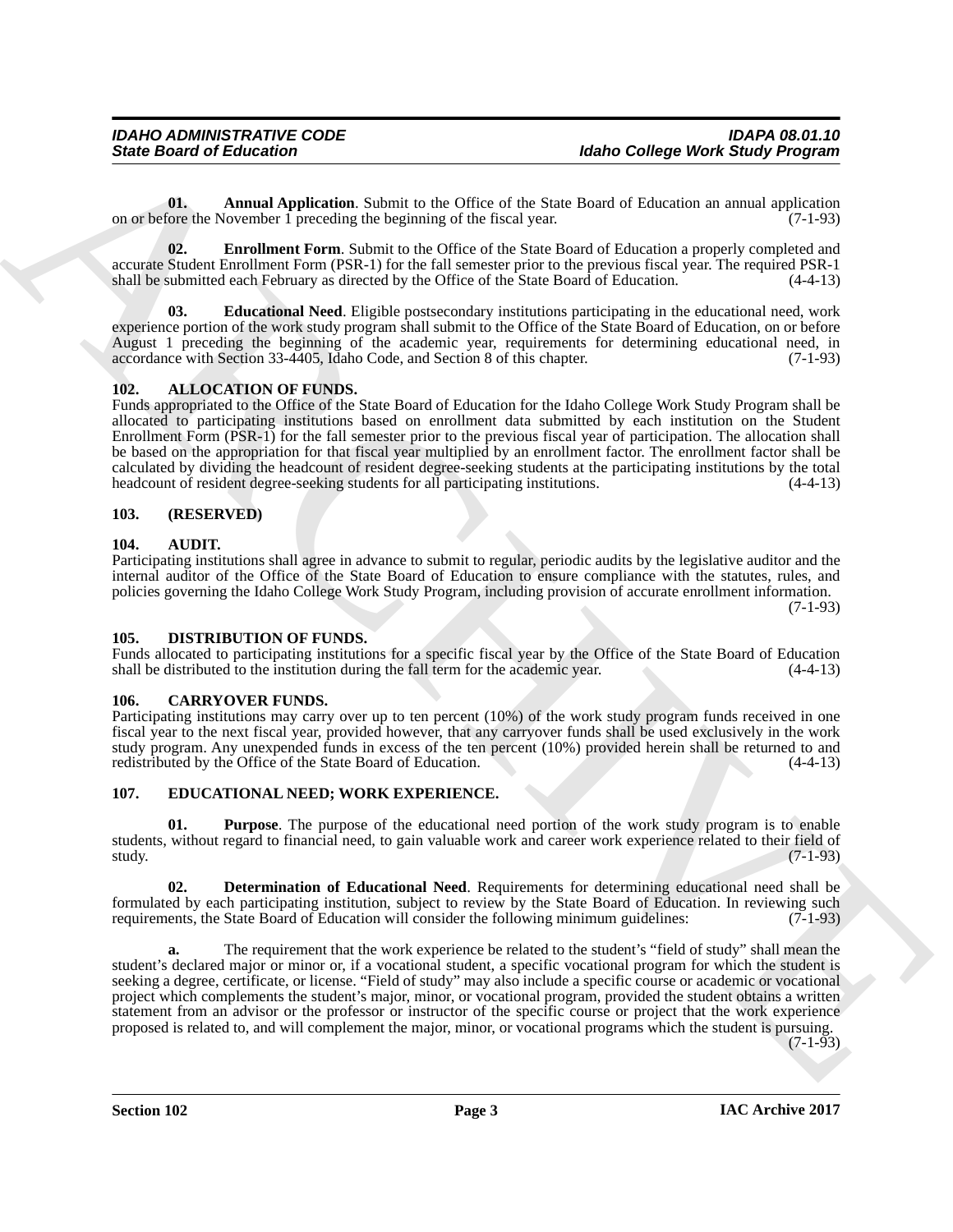Since Broad of Ecliptonia and the media, including the state of the state of the state of the state of the state of the state of the state of the state of the state of the state of the state of the state of the state of t **b.** The financial resources of the student, including but not limited to individual or family income, be considered in determining eligibility. (7-1-93) may not be considered in determining eligibility.

**c.** In addition to the above, participating institutions which are controlled by sectarian organizations externed to the following constitutional and statutory restrictions: (7-1-93) are subject to the following constitutional and statutory restrictions:

i. No student may participate whose course of study is sectarian in nature or who is pursuing an nal program leading to a baccalaureate or other degree in theology or divinity. (7-1-93) educational program leading to a baccalaureate or other degree in theology or divinity.

ii. Students at such participating institutions may participate only in the off-campus work experience of the program. (7-1-93) portion of the program.

iii. Off-campus employment may not be located at, or be performed on behalf of, a church, sectarian or religious organization, religious denomination, sect, or society, whether incorporated or unincorporated. (7-1-93)

#### <span id="page-3-0"></span>**108. -- 999. (RESERVED)**